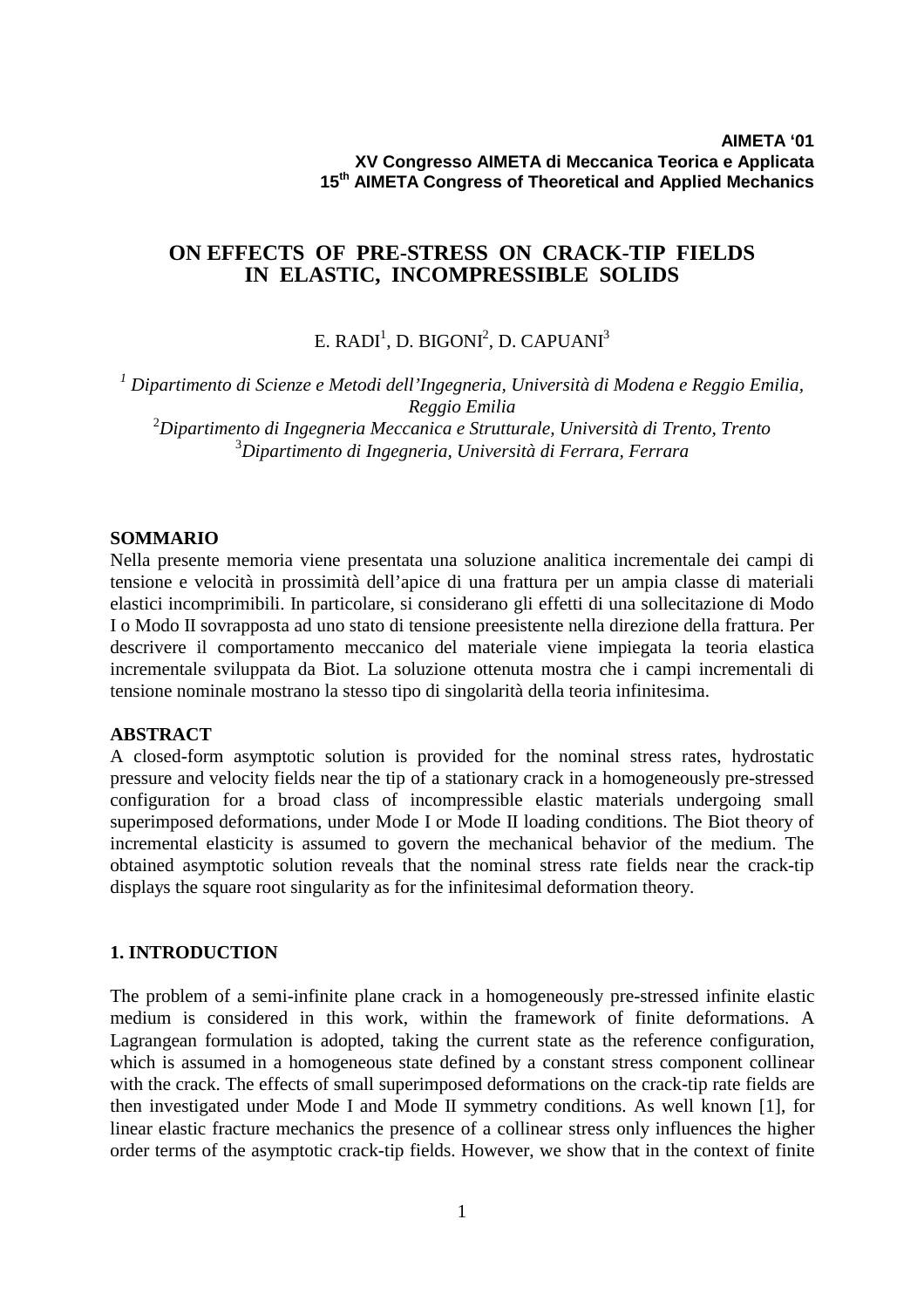elastic deformation the lowest order terms result to be strongly influenced by the collinear prestress.

The constitutive equations used in this study refer to the formalism adopted by HILL  $\&$ HUTCHINSON [2] and YOUNG [3] to describe the BIOT [4] model for incompressible and orthotropic incremental elasticity. Next, by following the approach used by PIVA & RADI [5] and LORET & RADI [6] for the analysis of crack propagation in linear elastic and poroelastic materials, a complex variable approach is adopted to solve the field equations in term of a stream function. Two different cases are analyzed, corresponding to elliptic imaginary and elliptic complex regimes, as defined by the values of the material parameters and collinear pre-stress. An asymptotic analysis is then performed to describe the lower order term of the stream function close to the crack-tip. The lower order terms of the stress and velocity fields are thus obtained in closed form for the case of elliptic imaginary and elliptic complex regimes, both for Mode I and Mode II loading conditions.

The results obtained show that the leading order nominal stress rates display a square-root singularity near to the crack-tip and can be defined to within an amplitude factor (stress intensity factor rate), in agreement with the theory of linear elastic fracture mechanics. However, it must be noted that as the stress in the current configuration approaches the critical value of the instability of the crack surfaces (which may occur in the elliptic regime) the asymptotic cracktip rate fields become unbounded.

#### **2. GOVERNING EQUATIONS**

Let us consider an incompressible elastic material under finite plane strain deformation, thus obeying the condition  $v_{1,1} = -v_{2,2}$ , where **v** is the velocity vector. Then, the most general constitutive equation for an hyperelastic orthotropic material can be conveniently expressed by adopting a Lagrangean formulation with the current state taken as reference, so that the components of the nominal stress rate tensor  $\dot{\mathbf{t}}$  may be written in the form [2]:

$$
\dot{t}_{11} = 2\mu (\xi - k) v_{1,1} + \dot{p}, \n\dot{t}_{12} = \mu [(1 + k) v_{2,1} + (1 - k) v_{1,2}], \n\dot{t}_{21} = \mu (1 - k) (v_{2,1} + v_{1,2}).
$$
\n(1)

where  $\xi = \mu \ast / \mu$ , being  $\mu$  and  $\mu \ast$  two incremental moduli (corresponding to shearing parallel to the principal stress axes and inclined at 45°),  $k = \sigma_1/2\mu$  (being  $\sigma_1$  the Cauchy stress component collinear with the crack) and  $\dot{p}$  is the hydrostatic stress rate. Since a homogeneous current state is considered, by using (1) the equilibrium equation in rate form, namely  $\dot{t}_{i,j,i} = 0$ , imply:

$$
\dot{p}_{,1} = \mu \left[ (1 + k - 2 \xi) v_{1,11} - (1 - k) v_{1,22} \right],
$$
  
\n
$$
\dot{p}_{,2} = \mu \left[ (1 - k - 2 \xi) v_{2,22} - (1 + k) v_{2,11} \right].
$$
\n(2)

The above formulation describes a broad class of constitutive relations, including the relevant cases of Mooney-Rivlin, Ogden and  $J_2$ -deformation [7] materials. By introducing a stream function  $\psi(x_1, x_2)$  such that the incompressibility condition is automatically satisfied, namely  $v_1 = \psi_2$  and  $v_2 = -\psi_1$ , it follows that [2]:

$$
(1 + k) \psi_{,1111} + 2 (2\xi - 1) \psi_{,1122} + (1 - k) \psi_{,2222} = 0.
$$
 (3)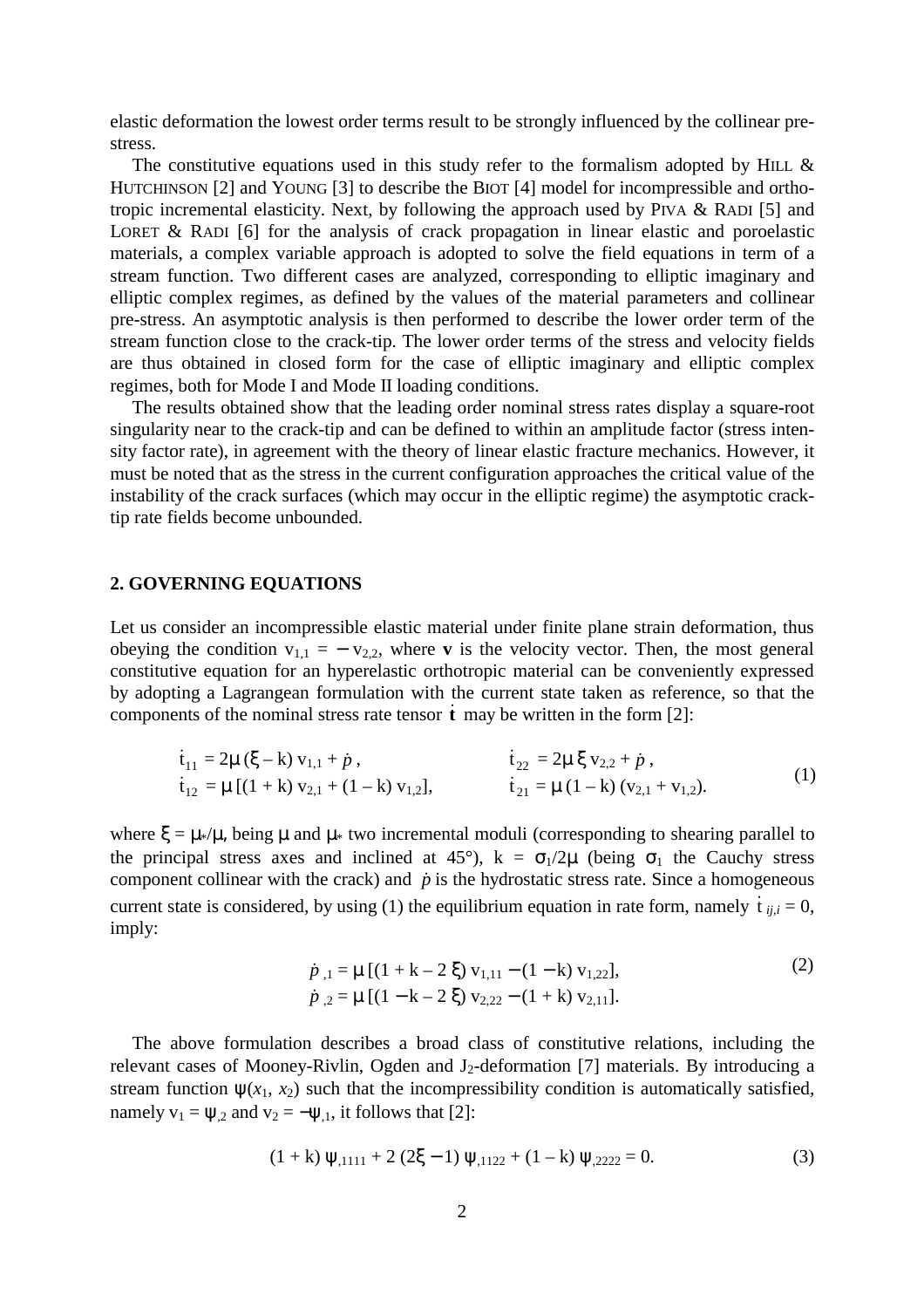A Cartesian co-ordinate system  $(0, x_1, x_2, x_3)$  and a cylindrical co-ordinate system  $(0, r, \vartheta, \vartheta)$  $x_3$ ) both centered at the crack-tip are considered, with the out-of-plane  $x_3$ -axis along the straight crack front. The current configuration is assumed to be in a homogeneous state defined by a constant stress component  $\sigma_1$  collinear with the crack. Now, it is instrumental to assume the stream function in the form  $\psi(x_1, x_2) = A F(x_1 + \Omega x_2)$ , where *A* and  $\Omega$  are complex constants and *F* is an analytic function of its complex argument. Then, a substitution of the assumed stream function into (3) yields the following biquadratic equation for  $Ω$ :

$$
(1 - k)\Omega^4 + 2(2\xi - 1)\Omega^2 + 1 + k = 0.
$$
 (4)

The roots  $\Omega$ <sub>*j*</sub> (*j* =1,2,3,4) of equation (4) will be shown to be real or complex, depending on the parameters  $\xi$  and k. Let us restrict the analysis to the case  $\xi > 0$  and  $k^2 < 1$ , so that only three cases may arise, which are classified as follows.

The *Elliptic Imaginary regime* (EI) occurs for  $2\xi > 1 + \sqrt{1-k^2}$ . In this case equation (4) admits four purely imaginary roots, namely  $\Omega_1 = i\beta_1$ ,  $\Omega_2 = i\beta_2$ ,  $\Omega_3 = -i\beta_1$  and  $\Omega_4 = -i\beta_2$ , being  $i = \sqrt{-1}$  and:

$$
\begin{cases}\n\beta_1 \\
\beta_2\n\end{cases} = \sqrt{\frac{2\xi - 1 \pm \sqrt{4\xi^2 - 4\xi + k^2}}{1 - k}}.
$$
\n(5)

The *Elliptic Complex regime* (EC) occurs for  $1-\sqrt{1-k^2} < 2\xi < 1+\sqrt{1-k^2}$ . In this case equation (4) admits four complex conjugate roots, namely  $\Omega_1 = -\alpha + i\beta$ ,  $\Omega_2 = \alpha + i\beta$ ,  $\Omega_3 = \overline{\Omega}_1$  and  $\Omega_4 = \overline{\Omega}_2$ , where:

$$
\begin{cases}\n\beta \\
\alpha\n\end{cases} = \sqrt{\frac{\sqrt{1 - k^2} \pm (2\xi - 1)}{2(1 - k)}}.
$$
\n(6)

The *Hyperbolic regime* (H) occurs for  $2\xi < 1-\sqrt{1-k^2}$ . In this case equation (4) admits four real roots, namely  $\Omega_1 = \alpha_1$ ,  $\Omega_2 = \alpha_2$ ,  $\Omega_3 = -\alpha_1$  and  $\Omega_4 = -\alpha_2$ , being

$$
\begin{pmatrix} \alpha_1 \\ \alpha_2 \end{pmatrix} = \sqrt{\frac{1 - 2\xi \pm \sqrt{4\xi^2 - 4\xi + k^2}}{1 - k}}.
$$
\n(7)

Finally, we remark that the condition  $k^2>1$  (not considered here) defines the *Parabolic regime* (P), where equation (4) admits two real roots only. All these regimes are labelled in Fig. 1, in the plane k-ξ. In the following, reference is made to the four complex variables:

$$
z_j = x_1 + \Omega_j \, x_2 = x_1 + \alpha_j \, x_2 + i\beta_j \, x_2, \qquad (j = 1, 2, 3, 4), \tag{8}
$$

being  $\alpha_i$  = Re[ $\Omega_i$ ] and  $\beta_i$  = Im[ $\Omega_i$ ], where the operators Re and Im define the real and imaginary parts of a complex number. The complex variable z*j* defined in (8) also admits the polar representation  $z_i = r_i \exp(i \theta_i)$ , where:

$$
r_j = r \sqrt{\left(\cos \vartheta + \alpha_j \sin \vartheta\right)^2 + \beta_j^2 \sin^2 \vartheta}, \qquad \tan \vartheta_j = \frac{\beta_j \sin \vartheta}{\cos \vartheta + \alpha_j \sin \vartheta}.
$$
 (9)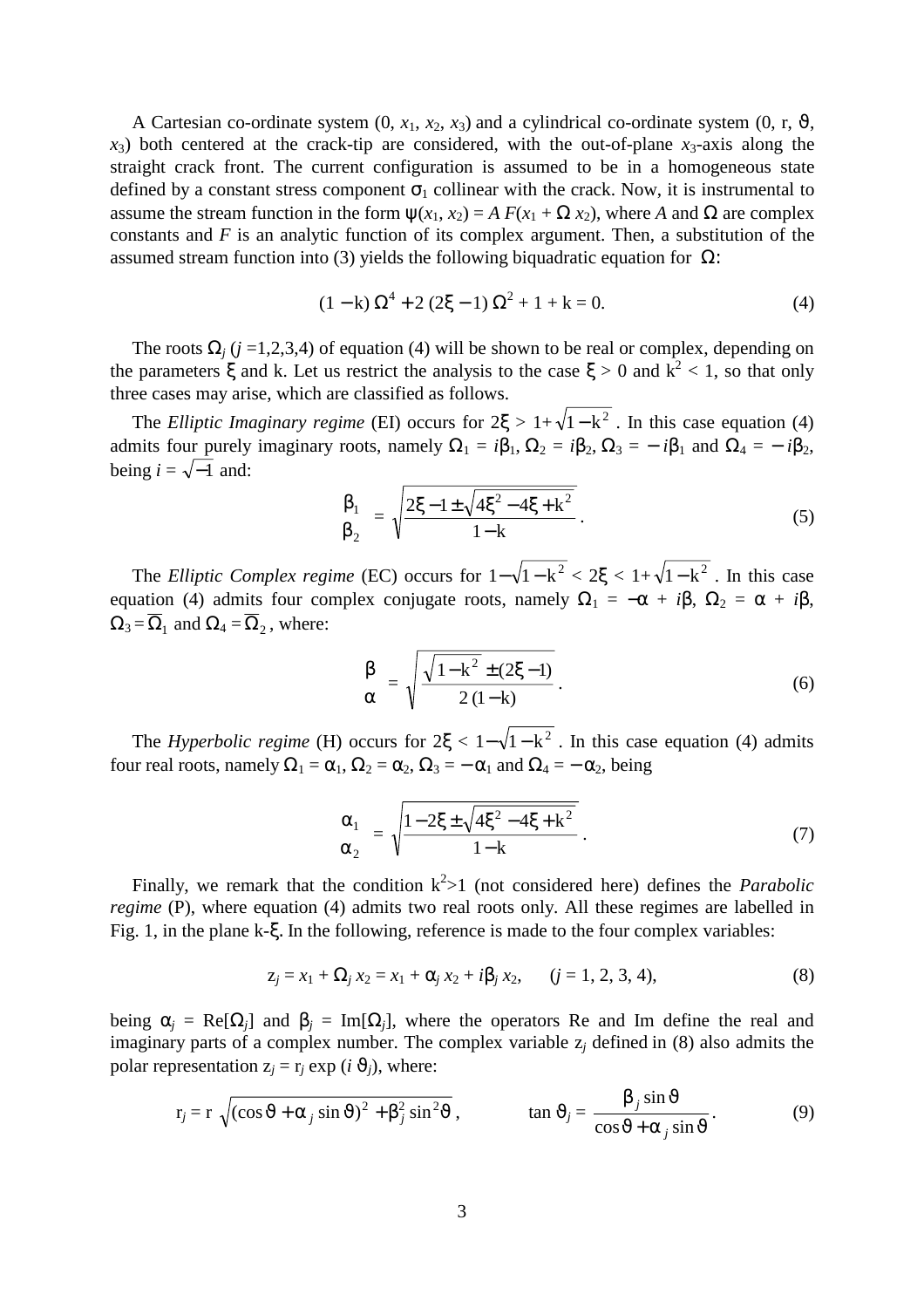

Figure 1. Elliptic imaginary, elliptic complex, hyperbolic and parabolic regimes in the k-ξ plane. Equation (18) is shown as the dashed curve in the elliptic regimes.

The general solution of equation (3) may be represented in the form:

$$
\psi(x_1, x_2) = \frac{2\dot{K}}{3\mu\sqrt{\pi}} \sum_{j=1}^{4} A_j F_j(z_j),
$$
\n(10)

where K denotes the stress-intensity factor rate, namely,  $\dot{K} = \dot{K}_{I}$  for Mode I and  $\dot{K} = \dot{K}_{II}$  for Mode II, being:

$$
\dot{\mathbf{K}}_{\rm I} = \lim_{\rm r \to 0} \sqrt{2\pi r} \, \dot{\mathbf{t}}_{22} \, (\mathbf{r}, \, \vartheta = 0), \qquad \dot{\mathbf{K}}_{\rm II} = \lim_{\rm r \to 0} \sqrt{2\pi r} \, \dot{\mathbf{t}}_{21} \, (\mathbf{r}, \, \vartheta = 0). \tag{11}
$$

In a neighborhood of the crack-tip, only the lower order terms of an asymptotic expansion of the stress rate and velocity fields are retained. Within this context, the function  $F_j$  may be sought in a power form,  $F_j(z_j) = z_j^{\gamma}$ , being  $\gamma$  a real number to be obtained, together with the constants  $A_i$ , by imposing the following conditions:

*i*) the stream function (10) must assume real values;

*ii*) the traction rates  $\dot{t}_{22}$  and  $\dot{t}_{21}$  must vanish on the crack surface at  $x_2 = 0$  and  $x_1 < 0$ ;

*iii*) the velocity fields must obey Mode I or Mode II symmetry conditions:

$$
v_1(x_1, x_2) = v_1(x_1, -x_2),
$$
  
\n
$$
v_1(x_1, x_2) = -v_1(x_1, -x_2),
$$
  
\n
$$
v_2(x_1, x_2) = -v_2(x_1, -x_2),
$$
  
\n
$$
v_2(x_1, x_2) = v_2(x_1, -x_2).
$$
  
\n(12)

### **3. ASYMPTOTIC CRACK-TIP FIELDS IN THE EI REGIME**

In the EI regime  $\alpha_j = 0$  and, thus, from (8) it follows that  $z_n = x_1 + i\beta_n x_2$ , for  $n = 1, 2$ ;  $z_3 = \overline{z}_1$ and  $z_4 = \overline{z}_2$ . Noting that  $\overline{z}^{\gamma} = z^{\gamma}$ , it follows that the condition *i*) implies  $A_3 = \overline{A_1}$  and  $A_4 = \overline{A_2}$ , so that the stream function (10) may be equivalently written as

$$
\psi(x_1, x_2) = \frac{4\,\mathrm{K}}{3\,\mu\,\sqrt{\pi}}\,\sum_{n=1}^2\,\mathrm{Re}[A_n\,z_n^{\,\gamma}],\tag{14}
$$

where  $A_n = a_n + i b_n$ , for  $n = 1,2$ ; being  $a_n$  and  $b_n$  real constants. The velocity components may be obtained by taking the partial derivatives of the stream function, namely: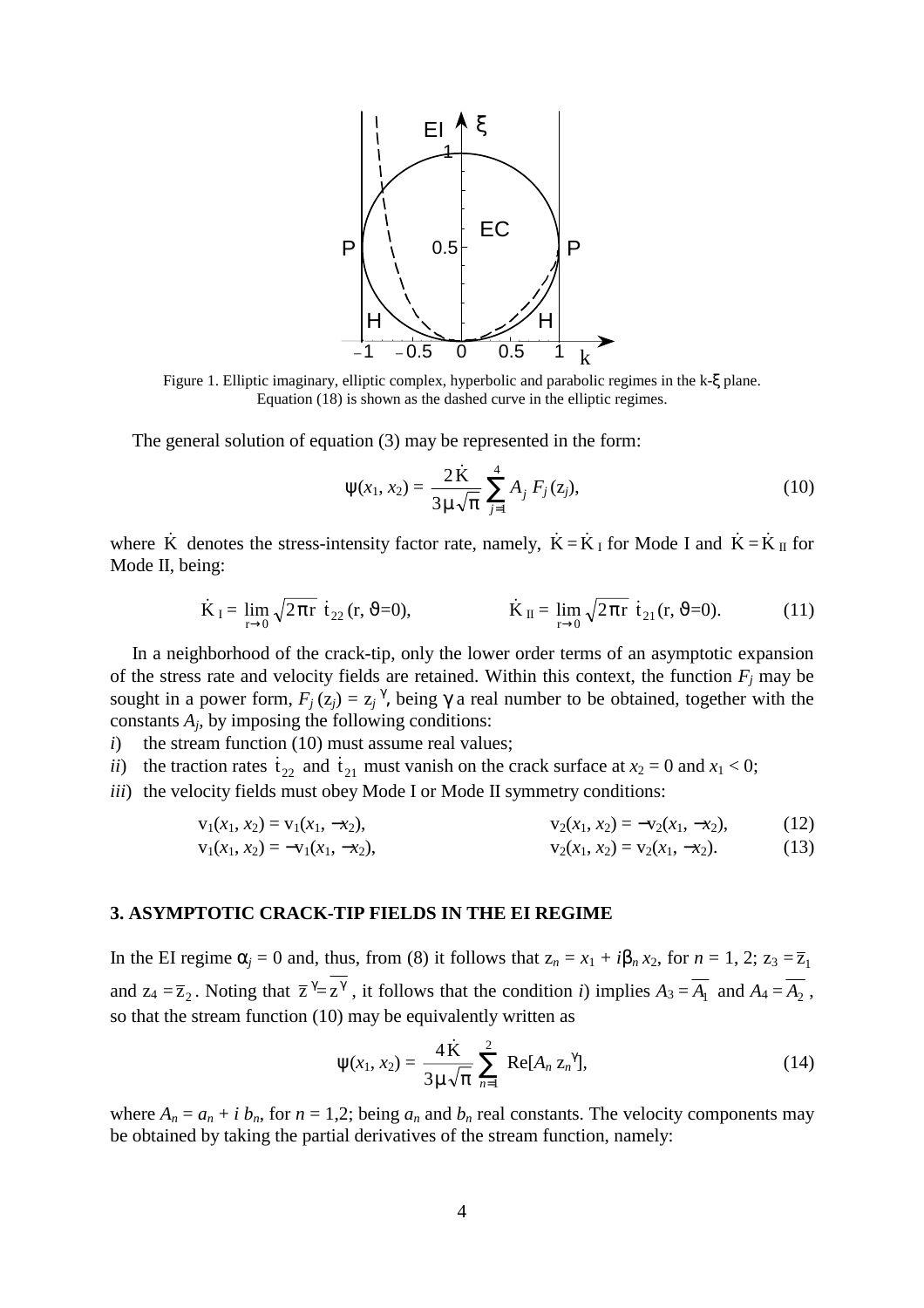$$
v_1 = -\frac{4\gamma K}{3\mu\sqrt{\pi}} \sum_{n=1}^{2} \beta_n Im[A_n z_n^{\gamma-1}], \qquad v_2 = -\frac{4\gamma K}{3\mu\sqrt{\pi}} \sum_{n=1}^{2} Re[A_n z_n^{\gamma-1}]. \qquad (15)
$$

A substitution of (15) into the nominal stress rate components (1), by using conditions (2), after some manipulations yields the following expressions of the leading order terms of the nominal and hydrostatic stress rates:

$$
\dot{t}_{11} = -\frac{4\gamma \dot{K}}{3\sqrt{\pi}} (\gamma - 1) \sum_{n=1}^{2} \varepsilon_{n} \beta_{n} \operatorname{Im}[A_{n} z_{n}^{\gamma - 2}], \qquad \dot{t}_{22} = \frac{4\gamma \dot{K}}{3\sqrt{\pi}} (\gamma - 1) \sum_{n=1}^{2} \chi_{n} \beta_{n} \operatorname{Im}[A_{n} z_{n}^{\gamma - 2}], \n\dot{t}_{12} = -\frac{4\gamma \dot{K}}{3\sqrt{\pi}} (\gamma - 1) \sum_{n=1}^{2} \chi_{n} \beta_{n}^{2} \operatorname{Re}[A_{n} z_{n}^{\gamma - 2}], \qquad \dot{t}_{21} = -\frac{4\gamma \dot{K}}{3\sqrt{\pi}} (\gamma - 1) \sum_{n=1}^{2} \varepsilon_{n} \operatorname{Re}[A_{n} z_{n}^{\gamma - 2}], \qquad (16)
$$
\n
$$
\dot{p} = \frac{4\gamma \dot{K}}{3\sqrt{\pi}} (\gamma - 1) \sum_{n=1}^{2} (\chi_{n} - 2\xi) \beta_{n} \operatorname{Im}[A_{n} z_{n}^{\gamma - 2}],
$$
\nwhere:  $\varepsilon_{n} = (1 - k)(1 + \beta_{n}^{2}), \qquad \chi_{n} = 4\xi - 1 - k - (1 - k)\beta_{n}^{2}.$ 

Note that definition (5) implies 
$$
\varepsilon_1 = \chi_2
$$
 and  $\varepsilon_2 = \chi_1$ .

#### **3.1 Mode I symmetry conditions**

Under Mode I loading conditions, in view of (12), the velocity fields (15) should be endowed with the symmetry properties  $v_1(z_1, z_2) = v_1(\overline{z}_1, \overline{z}_2)$  and  $v_2(z_1, z_2) = -v_2(\overline{z}_1, \overline{z}_2)$ , which imply  $a_1 = a_2 = 0$ , so that  $A_n = i b_n$ .

When the boundary conditions  $ii$ ) are imposed on the stress rate  $(16)_{2,4}$ , the following homogeneous system for the real constants  $b_1$  and  $b_2$  may be obtained by using relations (9):

$$
\left(\sum_{n=1}^{2}b_n\,\chi_n\,\beta_n\right)\cos\gamma\pi=0,\qquad\qquad\left(\sum_{n=1}^{2}b_n\,\varepsilon_n\right)\sin\gamma\pi=0.\tag{17}
$$

If the critical condition  $\varepsilon_2^2 \beta_1 = \varepsilon_1^2 \beta_2$  is excluded, then the system (17) admits a non-trivial solution for the constants  $b_1$  and  $b_2$  if and only if the condition sin  $2\gamma\pi = 0$  is verified. The set of values of γ satisfying the latter condition and allowing the strain energy density to be integrable in a neighborhood of the crack-tip is  $\gamma = 3/2, 2, 5/2,...$  The lower admissible value  $\gamma$  = 3/2 leads to the square root singularity of the local crack-tip fields for the nominal and hydrostatic stress rates. After some algebraic manipulations, it can be shown that the critical condition  $\varepsilon_2^2 \beta_1 = \varepsilon_1^2 \beta_2$  occurs when

$$
\xi = \frac{k}{2} \left( 1 - \sqrt{\frac{1-k}{1+k}} \right),\tag{18}
$$

corresponding to the dashed curve in the EI regime plotted in Fig. 1. It must be noted that (18) coincides with the surface instability of a semi-infinite block under plane tension or compression, as found by HILL & HUTCHINSON [2] and YOUNG [3], respectively.

If the critical condition (18) is excluded, the condition  $(17)_2$  yields a constraint between the constants  $b_1$  and  $b_2$ , for  $\gamma = 3/2$ . Therefore, the lowest order contributions of the asymptotic fields can be expressed in terms of an amplitude constant, to be obtained from the far-field loading rate. This observation matches with the results of asymptotic analysis of the crack-tip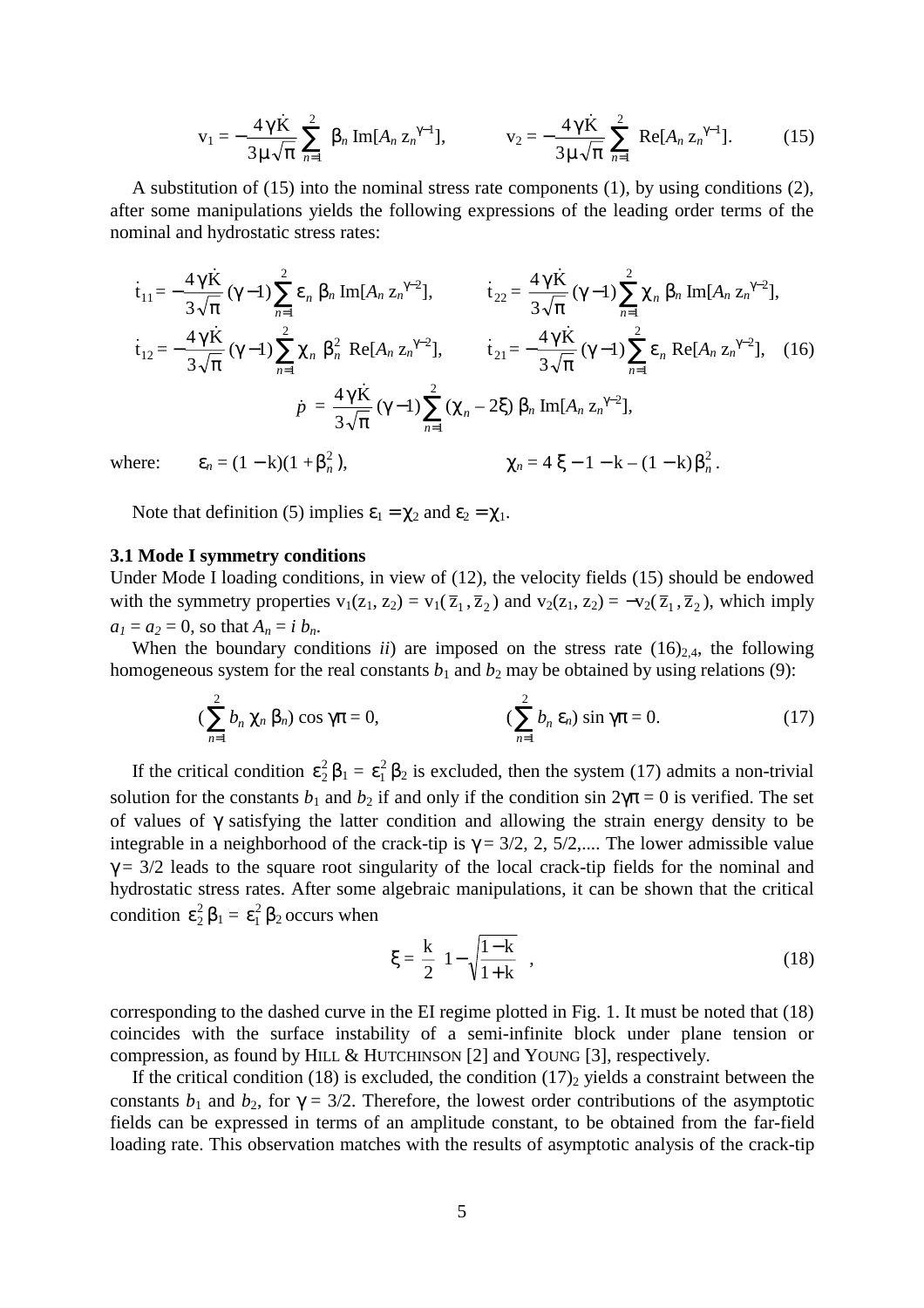fields in linear elastic materials. Then, the lowest order terms of the velocity and stress rate fields can be written in the form:

$$
\mathbf{v}(\mathbf{r},\vartheta) = \frac{\dot{\mathbf{K}}_{\mathrm{I}}}{\mu} \sqrt{\frac{\mathbf{r}}{2\pi}} \mathbf{v}(\vartheta), \qquad \dot{\mathbf{t}}(\mathbf{r},\vartheta) = \frac{\dot{\mathbf{K}}_{\mathrm{I}}}{\sqrt{2\pi\mathbf{r}}} \mathbf{\tau}(\vartheta), \qquad \dot{p}(\mathbf{r},\vartheta) = \frac{\dot{\mathbf{K}}_{\mathrm{I}}}{\sqrt{2\pi\mathbf{r}}} \rho(\vartheta). \qquad (19)
$$

where the functions  $\mathbf{v}(\vartheta)$ ,  $\mathbf{\tau}(\vartheta)$  and  $\rho(\vartheta)$  denote the angular variation of the velocity, nominal stress rate and hydrostatic stress rate, respectively. In particular, by introducing the constants  $A_n = i b_n (n = 1,2)$  into the expressions (15) and (16) of the rate fields, the angular functions defined in (19) assume the following analytical expressions:

$$
v_1(\vartheta) = -2\sum_{n=1}^{2} b_n \beta_n \sqrt{g_n(\vartheta) + \cos \vartheta}, \qquad v_2(\vartheta) = 2\sum_{n=1}^{2} b_n \sqrt{g_n(\vartheta) - \cos \vartheta},
$$
  
\n
$$
\tau_{11}(\vartheta) = -\sum_{n=1}^{2} b_n \frac{\varepsilon_n \beta_n}{g_n(\vartheta)} \sqrt{g_n(\vartheta) + \cos \vartheta}, \qquad \tau_{22}(\vartheta) = \sum_{n=1}^{2} b_n \frac{\chi_n \beta_n}{g_n(\vartheta)} \sqrt{g_n(\vartheta) + \cos \vartheta},
$$
  
\n
$$
\tau_{12}(\vartheta) = -\sum_{n=1}^{2} b_n \frac{\chi_n \beta_n^2}{g_n(\vartheta)} \sqrt{g_n(\vartheta) - \cos \vartheta}, \qquad \tau_{21}(\vartheta) = -\sum_{n=1}^{2} b_n \frac{\varepsilon_n}{g_n(\vartheta)} \sqrt{g_n(\vartheta) - \cos \vartheta},
$$
  
\n
$$
\rho(\vartheta) = \sum_{n=1}^{2} b_n (\chi_n - 2\xi) \frac{\beta_n}{g_n(\vartheta)} \sqrt{g_n(\vartheta) + \cos \vartheta}, \qquad \text{being} \qquad g_n(\vartheta) = \sqrt{\cos^2 \vartheta + \beta_n^2 \sin^2 \vartheta}.
$$
  
\n(20)

Moreover, condition (17)<sub>2</sub> together with (11)<sub>1</sub>, which implies  $\tau_{22}(0)=1$ , yield the following expressions for  $b_1$  and  $b_2$  (which diverge as the critical condition (18) is approached):

$$
b_n = \frac{\varepsilon_m}{\sqrt{2} (\varepsilon_m^2 \beta_n - \varepsilon_n^2 \beta_m)}, \quad (n, m = 1, 2; m \neq n). \tag{21}
$$

#### **3.2 Mode II symmetry conditions**

Under Mode II loading conditions, in view of (13), the velocity fields (15) must meet the symmetry properties  $v_1(z_1,z_2) = -v_1(\overline{z}_1,\overline{z}_2)$  and  $v_2(z_1,z_2) = v_2(\overline{z}_1,\overline{z}_2)$ , which imply  $b_1 = b_2 =$ 0, so that  $A_n = a_n$ .

When the boundary conditions *ii*) are imposed on the stress rate  $(16)_{2,4}$ , the following homogeneous system for the real constants  $a_1$  and  $a_2$  may be obtained by using relations (9):

$$
\left(\sum_{n=1}^{2} a_n \chi_n \beta_n\right) \sin \gamma \pi = 0, \qquad \qquad \left(\sum_{n=1}^{2} a_n \varepsilon_n\right) \cos \gamma \pi = 0. \tag{22}
$$

If the critical condition (18) is excluded, the lower admissible value of  $\gamma$  (leading to a nontrivial solution of the system (22) for the constants  $a_1$  and  $a_2$ ) is 3/2. For  $\gamma = 3/2$ , the crack-tip fields for the nominal and hydrostatic stress rates display the usual square root singularity. Thus, by introducing the angular functions  $\mathbf{v}(\vartheta)$ ,  $\mathbf{\tau}(\vartheta)$  and  $\rho(\vartheta)$  the velocity and stress rate fields can be written in the form:

$$
\mathbf{v}(\mathbf{r},\vartheta) = \frac{\dot{\mathbf{K}}_{\mathrm{II}}}{\mu} \sqrt{\frac{\mathbf{r}}{2\pi}} \mathbf{v}(\vartheta), \qquad \dot{\mathbf{t}}(\mathbf{r},\vartheta) = \frac{\dot{\mathbf{K}}_{\mathrm{II}}}{\sqrt{2\pi\mathbf{r}}} \mathbf{\tau}(\vartheta), \qquad \dot{p}(\mathbf{r},\vartheta) = \frac{\dot{\mathbf{K}}_{\mathrm{II}}}{\sqrt{2\pi\mathbf{r}}} \rho(\vartheta), \qquad (23)
$$

where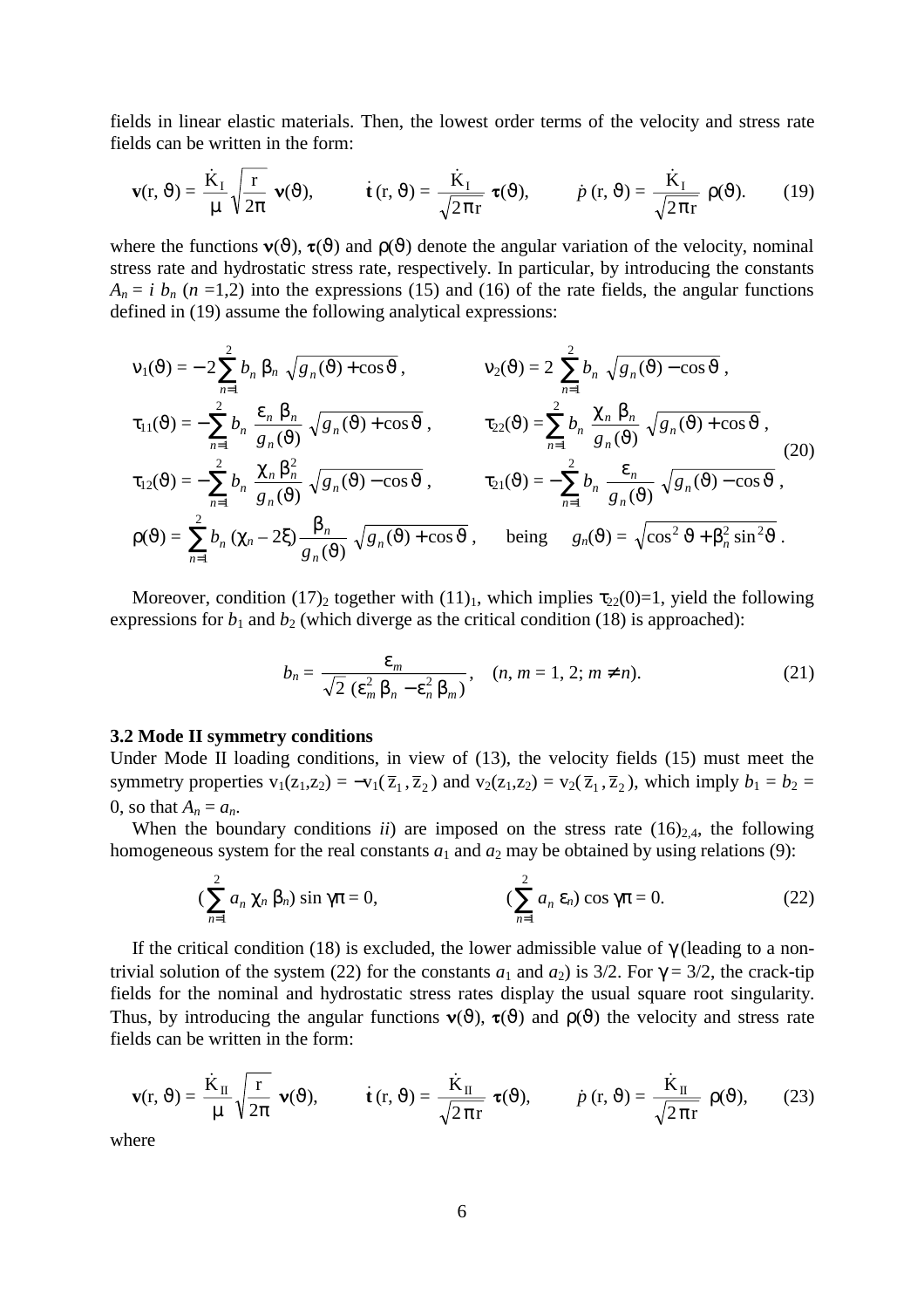$$
v_1(\vartheta) = -2\sum_{n=1}^{2} a_n \beta_n \sqrt{g_n(\vartheta) - \cos \vartheta}, \qquad v_2(\vartheta) = -2\sum_{n=1}^{2} a_n \sqrt{g_n(\vartheta) + \cos \vartheta},
$$
  
\n
$$
\tau_{11}(\vartheta) = \sum_{n=1}^{2} a_n \frac{\varepsilon_n \beta_n}{g_n(\vartheta)} \sqrt{g_n(\vartheta) - \cos \vartheta}, \qquad \tau_{22}(\vartheta) = -\sum_{n=1}^{2} a_n \frac{\chi_n \beta_n}{g_n(\vartheta)} \sqrt{g_n(\vartheta) - \cos \vartheta},
$$
  
\n
$$
\tau_{12}(\vartheta) = -\sum_{n=1}^{2} a_n \frac{\chi_n \beta_n^2}{g_n(\vartheta)} \sqrt{g_n(\vartheta) + \cos \vartheta}, \qquad \tau_{21}(\vartheta) = -\sum_{n=1}^{2} a_n \frac{\varepsilon_n}{g_n(\vartheta)} \sqrt{g_n(\vartheta) + \cos \vartheta},
$$
  
\n
$$
\rho(\vartheta) = -\sum_{n=1}^{2} a_n (\chi_n - 2\xi) \frac{\beta_n}{g_n(\vartheta)} \sqrt{g_n(\vartheta) - \cos \vartheta},
$$
  
\n(24)

and  $g_n(\vartheta)$  has been defined in  $(20)_8$ . Moreover, condition  $(22)_1$  together with  $(11)_2$ , which implies  $\tau_{21}(0)=1$ , yield the following expressions for  $a_1$  and  $a_2$  (which diverge as the critical condition (18) is approached):

$$
a_n = \frac{\varepsilon_n \beta_m}{\sqrt{2} (\varepsilon_m^2 \beta_n - \varepsilon_n^2 \beta_m)}, \quad (n, m = 1, 2; m \neq n). \tag{25}
$$

#### **4. ASYMPTOTIC CRACK-TIP FIELDS IN THE EC REGIME**

In the EC regime the complex variables defined in (8) admit the form  $z_n = x_1 + (-1)^n \alpha x_2 + i \beta x_2$ for  $n = 1, 2$ ;  $z_3 = \overline{z}_1$  and  $z_4 = \overline{z}_2$ , where  $\alpha$  and  $\beta$  have been defined in (6). Moreover, the condition *i*) implies  $A_3 = \overline{A_1}$  and  $A_4 = \overline{A_2}$ , so that the expression (14) still holds for the stream function. In this case, the velocity components may be obtained from the derivatives of (14) as:

$$
v_1 = \frac{4\gamma \dot{K}}{3\mu \sqrt{\pi}} \sum_{n=1}^{2} \{ (-1)^n \alpha \text{Re}[A_n z_n^{\gamma-1}] - \beta \text{Im}[A_n z_n^{\gamma-1}] \}, \quad v_2 = -\frac{4\gamma \dot{K}}{3\mu \sqrt{\pi}} \sum_{n=1}^{2} \text{Re}[A_n z_n^{\gamma-1}] \}.
$$
 (26)

A substitution of (26) into the nominal stress rates (1), by using conditions (2), yields the following expressions for the leading order terms of the nominal and hydrostatic stress rates:

$$
\dot{t}_{11} = \frac{4\gamma \dot{K}}{3\sqrt{\pi}} (\gamma - 1) \chi \sum_{n=1}^{2} \{ (-1)^{n} (\beta \delta + \alpha) \operatorname{Re}[A_{n} z_{n}^{\gamma - 2}] + (\alpha \delta - \beta) \operatorname{Im}[A_{n} z_{n}^{\gamma - 2}] \},
$$
\n
$$
\dot{t}_{22} = \frac{4\gamma \dot{K}}{3\sqrt{\pi}} (\gamma - 1) \chi \sum_{n=1}^{2} \{ (-1)^{n} (\beta \delta - \alpha) \operatorname{Re}[A_{n} z_{n}^{\gamma - 2}] + (\alpha \delta + \beta) \operatorname{Im}[A_{n} z_{n}^{\gamma - 2}] \}, \qquad (27)
$$
\n
$$
\dot{t}_{12} = -\frac{4\gamma \dot{K}}{3\sqrt{\pi}} (\gamma - 1) \chi \sum_{n=1}^{2} \{ (\beta^{2} - \alpha^{2} + 2\alpha \beta \delta) \operatorname{Re}[A_{n} z_{n}^{\gamma - 2}] + (-1)^{n} (\delta \alpha^{2} - \delta \beta^{2} + 2\alpha \beta) \operatorname{Im}[A_{n} z_{n}^{\gamma - 2}] \},
$$
\n
$$
\dot{t}_{21} = -\frac{4\gamma \dot{K}}{3\sqrt{\pi}} (\gamma - 1) \chi \sum_{n=1}^{2} \{ \operatorname{Re}[A_{n} z_{n}^{\gamma - 2}] + (-1)^{n} \delta \operatorname{Im}[A_{n} z_{n}^{\gamma - 2}] \},
$$
\n
$$
\dot{p} = \frac{4\gamma \dot{K}}{3\sqrt{\pi}} (\gamma - 1) \sum_{n=1}^{2} \{ (-1)^{n} \alpha [2(1 - k) \beta^{2} + k] \operatorname{Re}[A_{n} z_{n}^{\gamma - 2}] + \beta [2(1 - k) \alpha^{2} - k] \operatorname{Im}[A_{n} z_{n}^{\gamma - 2}] \},
$$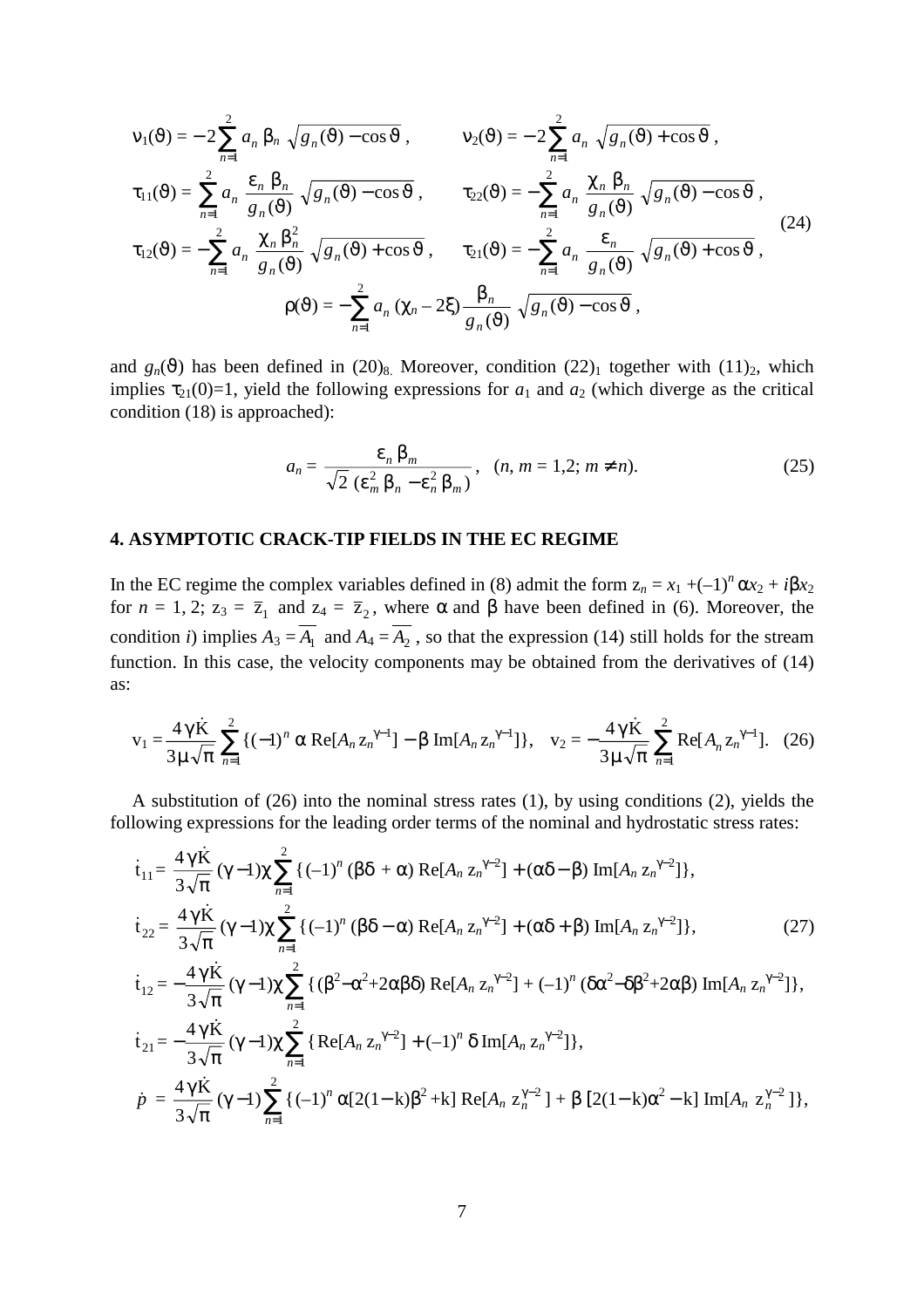where:

$$
\chi = 2\xi - k, \qquad \delta = 2(1 - k)\alpha\beta/\chi = \sqrt{4\xi - 4\xi^2 - k^2}/\chi. \tag{28}
$$

### **4.1 Mode I symmetry conditions**

Under Mode I loading conditions, in view of (12), the velocity fields (26) must meet the symmetry properties  $v_1(z_1, z_2) = v_1(\overline{z}_2, \overline{z}_1)$  and  $v_2(z_1, z_2) = -v_2(\overline{z}_2, \overline{z}_1)$ , which imply  $A_2 =$  $-\overline{A_1}$ , or equivalently  $A_n = -(-1)^n a + ib$  (for  $n = 1, 2$ ), being *a* and *b* real constants.

When the boundary conditions *ii*) are imposed on the stress rate  $(27)_{2,4}$ , the following homogeneous system for the real constants *a* and *b* may be obtained by using relations (9):

$$
[(\alpha - \beta \delta) a + (\beta + \alpha \delta) b] \cos \gamma \pi = 0, \qquad (\delta a + b) \sin \gamma \pi = 0.
$$
 (29)

If the critical condition  $(1-\delta^2)\alpha = 2\beta\delta$ , is excluded, the lower admissible value of γ (leading to a non-trivial solution of the system (29) for the constants *a* and *b*) is 3/2. This value implies the usual square root singularity of the asymptotic stress fields. Moreover, for  $\gamma = 3/2$  the condition (29)<sub>2</sub> implies  $b = -\delta a$ . Therefore, the lowest order contributions of the asymptotic fields can be expressed in terms of a single amplitude constant *a*. It must be noted that the critical condition occurs for the same values of k and ξ defined by (18). The introduction of the angular functions  $\mathbf{v}(\vartheta)$ ,  $\mathbf{\tau}(\vartheta)$  and  $\rho(\vartheta)$  allows us to represent the stress and velocity asymptotic fields in the form (19). These angular functions can be obtained from (26) and (27) in the form:

$$
\mathbf{v}_{1}(\vartheta) = 2a \sum_{n=1}^{2} \{ (\delta\beta - \alpha) c_{n}(\vartheta) + (-1)^{n} (\beta + \delta\alpha) s_{n}(\vartheta) \}, \quad \mathbf{v}_{2}(\vartheta) = 2a \sum_{n=1}^{2} \{ (-1)^{n} c_{n}(\vartheta) - \delta s_{n}(\vartheta) \},
$$
  
\n
$$
\tau_{11}(\vartheta) = -a \chi (1 + \delta^{2}) \sum_{n=1}^{2} \{ \alpha \hat{c}_{n}(\vartheta) + (-1)^{n} \beta \hat{s}_{n}(\vartheta) \},
$$
  
\n
$$
\tau_{22}(\vartheta) = a \chi \sum_{n=1}^{2} \{ [\alpha(1 - \delta^{2}) - 2\beta \delta] \hat{c}_{n}(\vartheta) + (-1)^{n} [\beta(1 - \delta^{2}) + 2\alpha \delta] \hat{s}_{n}(\vartheta) \},
$$
  
\n
$$
\tau_{12}(\vartheta) = a \chi \sum_{n=1}^{2} \{ (-1)^{n} [(1 - \delta^{2})(\beta^{2} - \alpha^{2}) + 4\alpha \beta \delta] \hat{c}_{n}(\vartheta) + 2[\delta(\beta^{2} - \alpha^{2}) - \alpha \beta(1 - \delta^{2})] \hat{s}_{n}(\vartheta) \},
$$
  
\n
$$
\tau_{21}(\vartheta) = a \chi (1 + \delta^{2}) \sum_{n=1}^{2} (-1)^{n} \hat{c}_{n}(\vartheta),
$$
  
\n
$$
\rho(\vartheta) = -a \sum_{n=1}^{2} \{ [(\beta + \alpha \delta) \delta\chi + (\alpha - \beta \delta)k] \hat{c}_{n}(\vartheta) + (-1)^{n} [(\beta + \alpha \delta)k - (\alpha - \beta \delta) \delta\chi] \hat{s}_{n}(\vartheta) ] \},
$$
\n(30)

being:

$$
\hat{c}_n(\vartheta) = \frac{c_n(\vartheta)}{g_n(\vartheta)}, \qquad \hat{s}_n(\vartheta) = \frac{s_n(\vartheta)}{g_n(\vartheta)}, \qquad g_n(\vartheta) = \sqrt{[\cos \vartheta + (-1)^n \alpha \sin \vartheta]^2 + \beta^2 \sin^2 \vartheta},
$$
  

$$
c_n(\vartheta) = \sqrt{g_n(\vartheta) + \cos \vartheta + (-1)^n \alpha \sin \vartheta}, \qquad s_n(\vartheta) = \sqrt{g_n(\vartheta) - \cos \vartheta - (-1)^n \alpha \sin \vartheta}.
$$
  
(31)

Finally, the definition  $(11)<sub>1</sub>$  implies the normalization condition  $\tau_{22}(0)=1$ , and thus, by using (30)4 the amplitude coefficient *a* must assume the following form (which diverges as the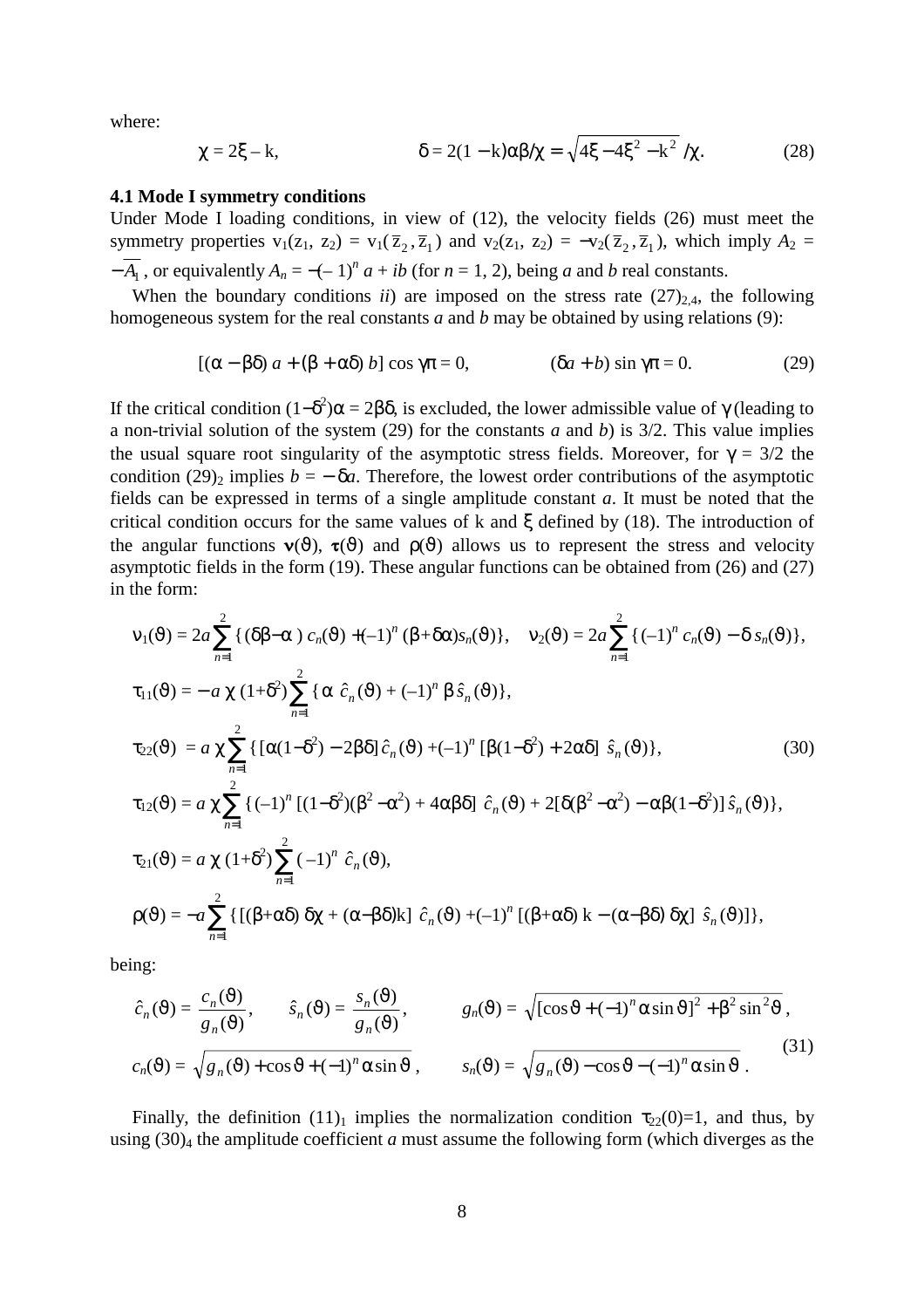condition (18) is approached):

$$
a = \{2\sqrt{2}\chi[\alpha(1-\delta^2)-2\beta\delta)]\}^{-1}.
$$
 (32)

#### **4.2 Mode II symmetry conditions**

Under Mode II loading conditions, in view of (13), the velocity fields (26) should be endowed with the symmetry properties  $v_1(z_1, z_2) = -v_1(\overline{z}_2, \overline{z}_1)$  and  $v_2(z_1, z_2) = v_2(\overline{z}_2, \overline{z}_1)$ , which imply *A*<sub>2</sub> =  $\overline{A_1}$ , or equivalently  $A_n = a -(-1)^n$  *ib*, for  $n = 1, 2$ ; being *a* and *b* real constants.

When the boundary conditions *ii*) are imposed on the stress rate  $(27)_{2,4}$ , the following homogeneous system for the real constants *a* and *b* may be obtained by using relations (9):

$$
[(\beta + \alpha \delta) a + (\beta \delta - \alpha) b] \sin \gamma \pi = 0, \qquad (a - \delta b) \cos \gamma \pi = 0.
$$
 (33)

Again, if the critical condition (18) is excluded, the lower admissible value of  $\gamma$  is 3/2. Moreover, for  $\gamma = 3/2$  the condition  $(33)_1$  implies that  $b = -a (\beta + \alpha \delta)/(\beta \delta - \alpha)$ . Therefore, the lowest order contributions of the asymptotic fields can be expressed in terms of a single amplitude constant *a*. The introduction of the angular functions  $\mathbf{v}(\vartheta)$ ,  $\mathbf{\tau}(\vartheta)$  and  $\rho(\vartheta)$  allows to represent the stress and velocity asymptotic fields in the form (23). These angular functions can be obtained from (26) and (27) in the form:

$$
v_{1}(\vartheta) = -2a (\alpha^{2} + \beta^{2}) \sum_{n=1}^{2} {\delta s_{n}(\vartheta) + (-1)^{n} c_{n}(\vartheta)},
$$
  
\n
$$
v_{2}(\vartheta) = 2a \sum_{n=1}^{2} {(\beta + \alpha \delta)(-1)^{n} s_{n}(\vartheta) + (\alpha - \beta \delta) c_{n}(\vartheta)},
$$
  
\n
$$
\tau_{11}(\vartheta) = c \chi (\alpha^{2} + \beta^{2}) \sum_{n=1}^{2} {2 \delta \hat{s}_{n}(\vartheta) - (1 - \delta^{2}) (-1)^{n} \hat{c}_{n}(\vartheta)},
$$
  
\n
$$
\tau_{22}(\vartheta) = a \chi (1 + \delta^{2}) (\alpha^{2} + \beta^{2}) \sum_{n=1}^{2} (-1)^{n} \hat{c}_{n}(\vartheta),
$$
  
\n
$$
\tau_{12}(\vartheta) = -a \chi (1 + \delta^{2}) (\alpha^{2} + \beta^{2}) \sum_{n=1}^{2} {\beta (-1)^{n} \hat{s}_{n}(\vartheta) + \alpha \hat{c}_{n}(\vartheta)},
$$
  
\n
$$
\tau_{21}(\vartheta) = -a \chi \sum_{n=1}^{2} { [2 \alpha \delta + \beta (1 - \delta^{2})] (-1)^{n} \hat{s}_{n}(\vartheta) + [2 \beta \delta - \alpha (1 - \delta^{2})] \hat{c}_{n}(\vartheta)},
$$
  
\n
$$
\rho(\vartheta) = a (\alpha^{2} + \beta^{2}) \sum_{n=1}^{2} {\delta (\chi + k) \hat{s}_{n}(\vartheta) + (\chi \delta^{2} - k) (-1)^{n} \hat{c}_{n}(\vartheta)}.
$$
  
\n(34)

The definition (11)<sub>2</sub> implies the normalization condition  $\tau_{21}(0)=1$ , and thus, by using (34)<sub>6</sub> it follows that the condition (32) for *a*, must still hold for Mode II loading condition.

### **5. RESULTS**

The variation of nominal stress rate tensor **τ**, hydrostatic stress rate ρ and velocity vector **ν** fields with the polar coordinate  $\vartheta$  may be obtained, by making use of the analytical results (20), (24), (30) and (34), valid for the EI and EC regimes, under Mode I and Mode II loading